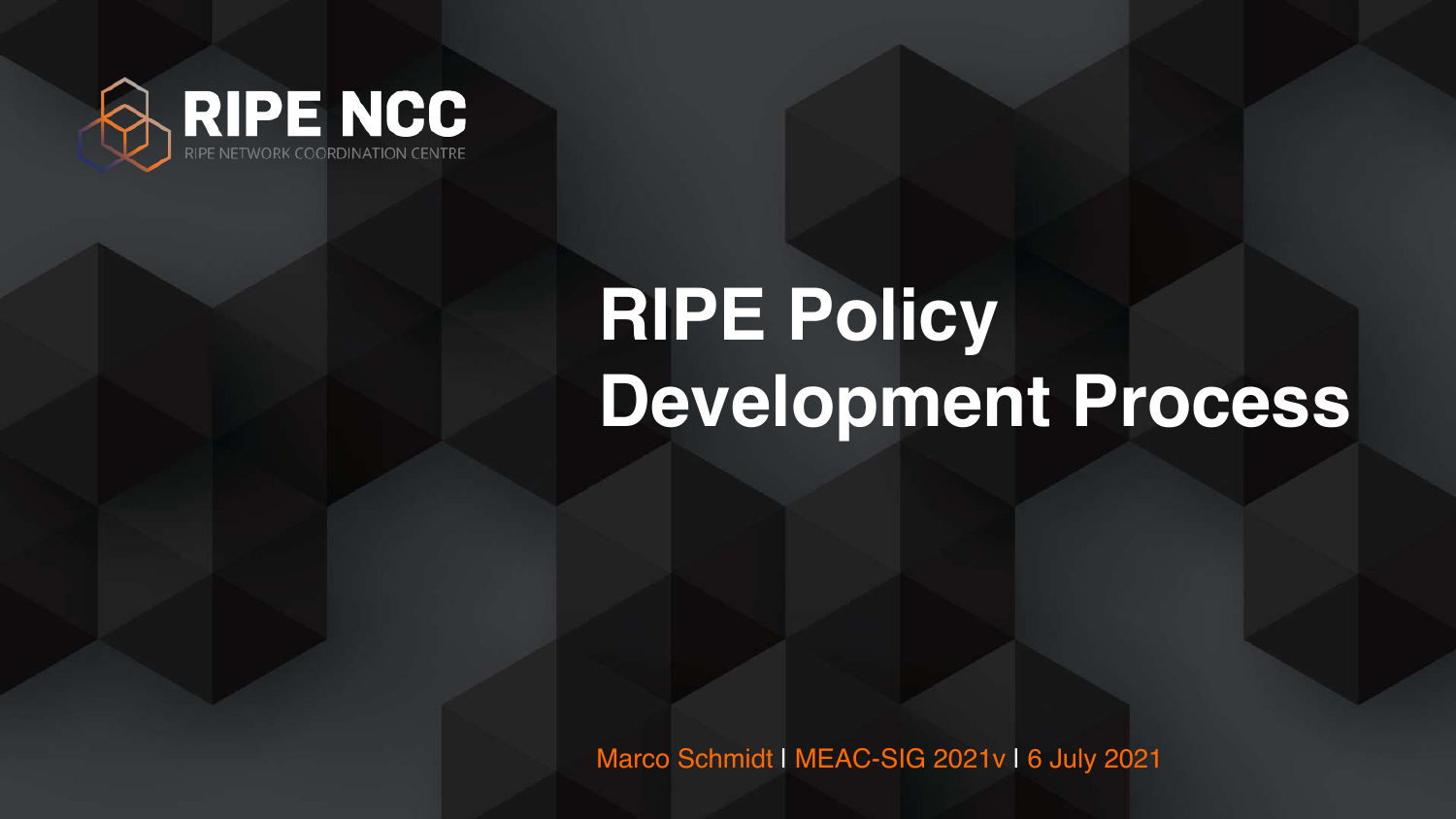### **The Internet Registry System**





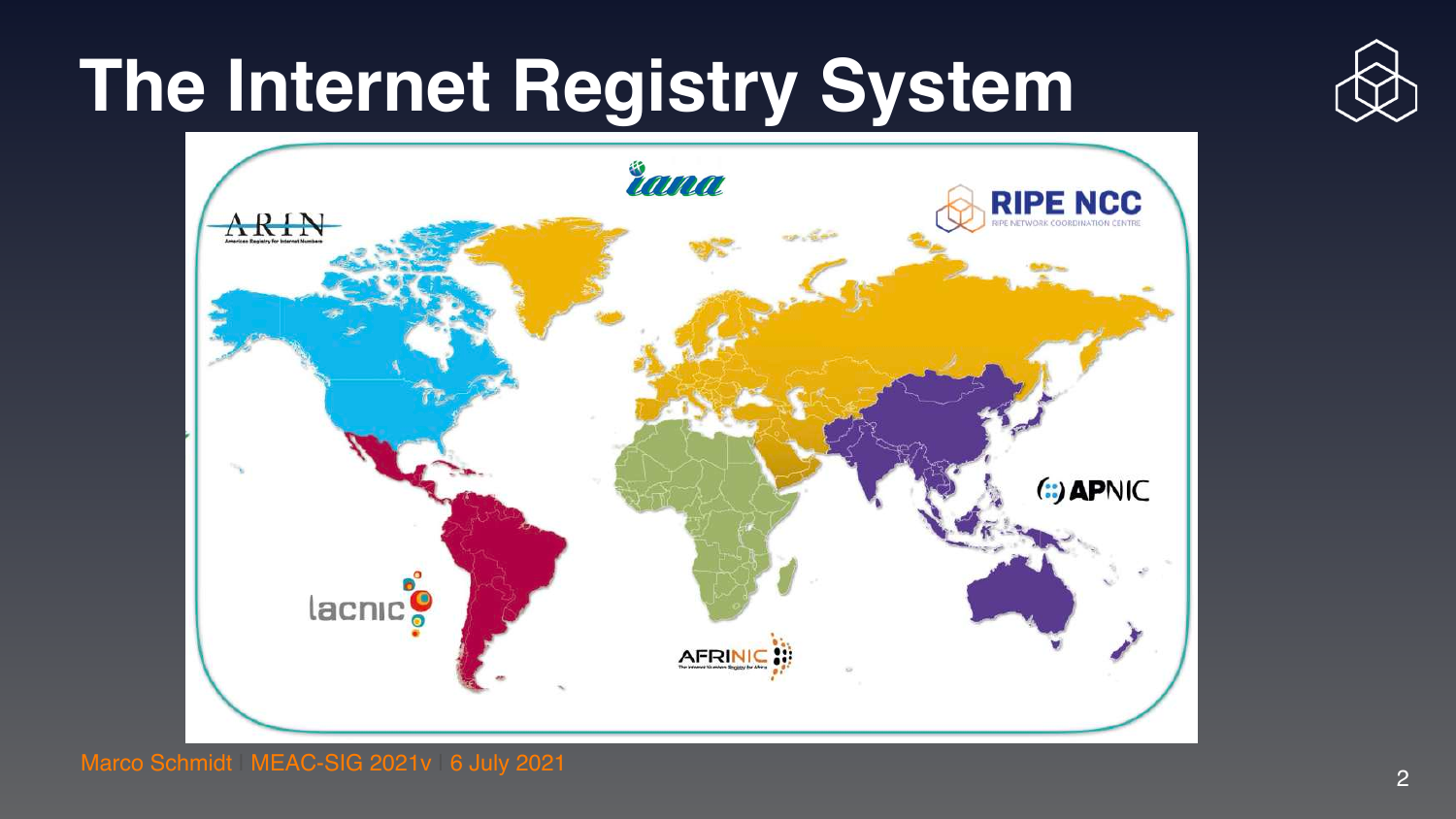Marco Schmidt | MEAC-SIG 2021v | 6 July 2021 <sup>3</sup>



### **Regional Internet Registries (RIR)**

•Five RIRs worldwide

- -Main goal: high-quality registration
- -Not-for-profit organisations
- -Funded by membership fees
- -Policies decided by regional communities
- -Neutral, Impartial, Open, Transparent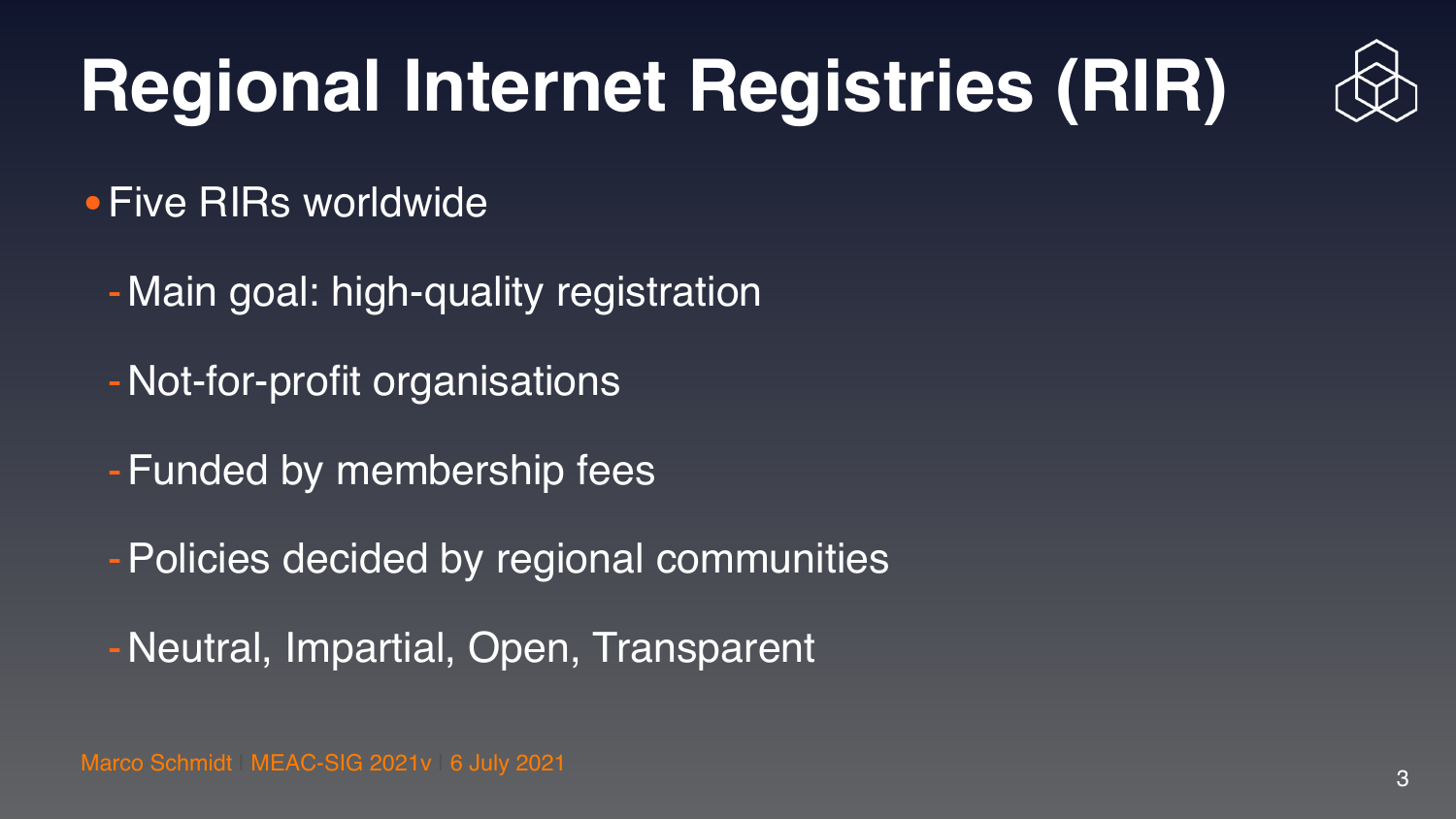# **RIPE Policy Development Process**

#### • RIPE policies are set of rules accepted by the RIPE community

• The PDP is documented in ripe-710 [\(https://www.ripe.net/](https://www.ripe.net/publications/docs/ripe-710) [publications/docs/ripe-710](https://www.ripe.net/publications/docs/ripe-710))

Marco Schmidt | MEAC-SIG 2021v | 6 July 2021



• The Policy Development Process (RIPE PDP), creates the policies related to Internet operations for the RIPE community.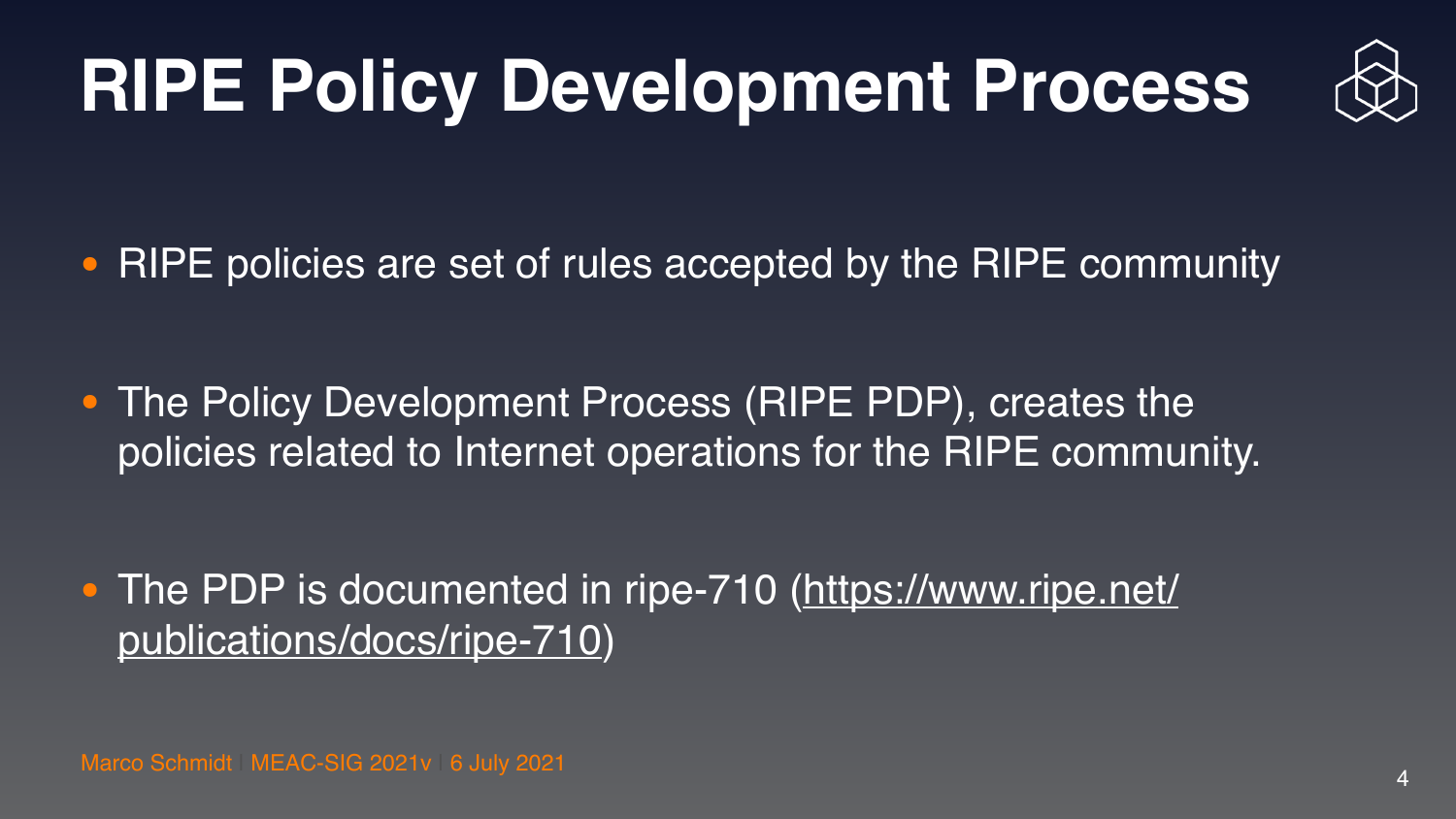5

### **RIPE PDP Bottom-up Model**



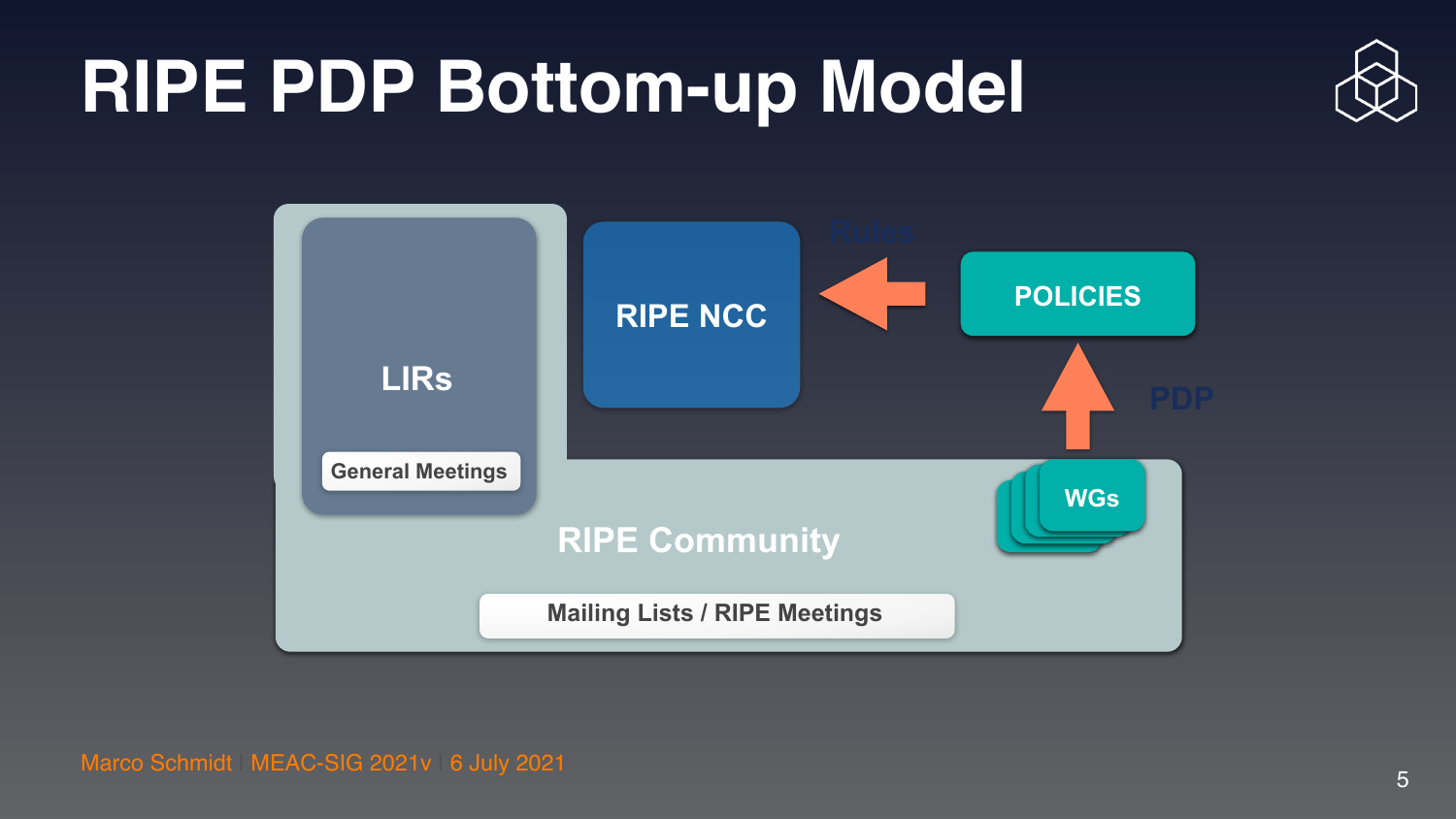Marco Schmidt | MEAC-SIG 2021v | 6 July 2021 <sup>6</sup>



### **Working Groups**

- Address Policy
- Routing
- Database
- Anti-abuse
- Cooperation
- DNS

#### • IPv6

- RIPE NCC Services
- Connect
- Open Source
- Measurement, Analysis and Tools
- IoT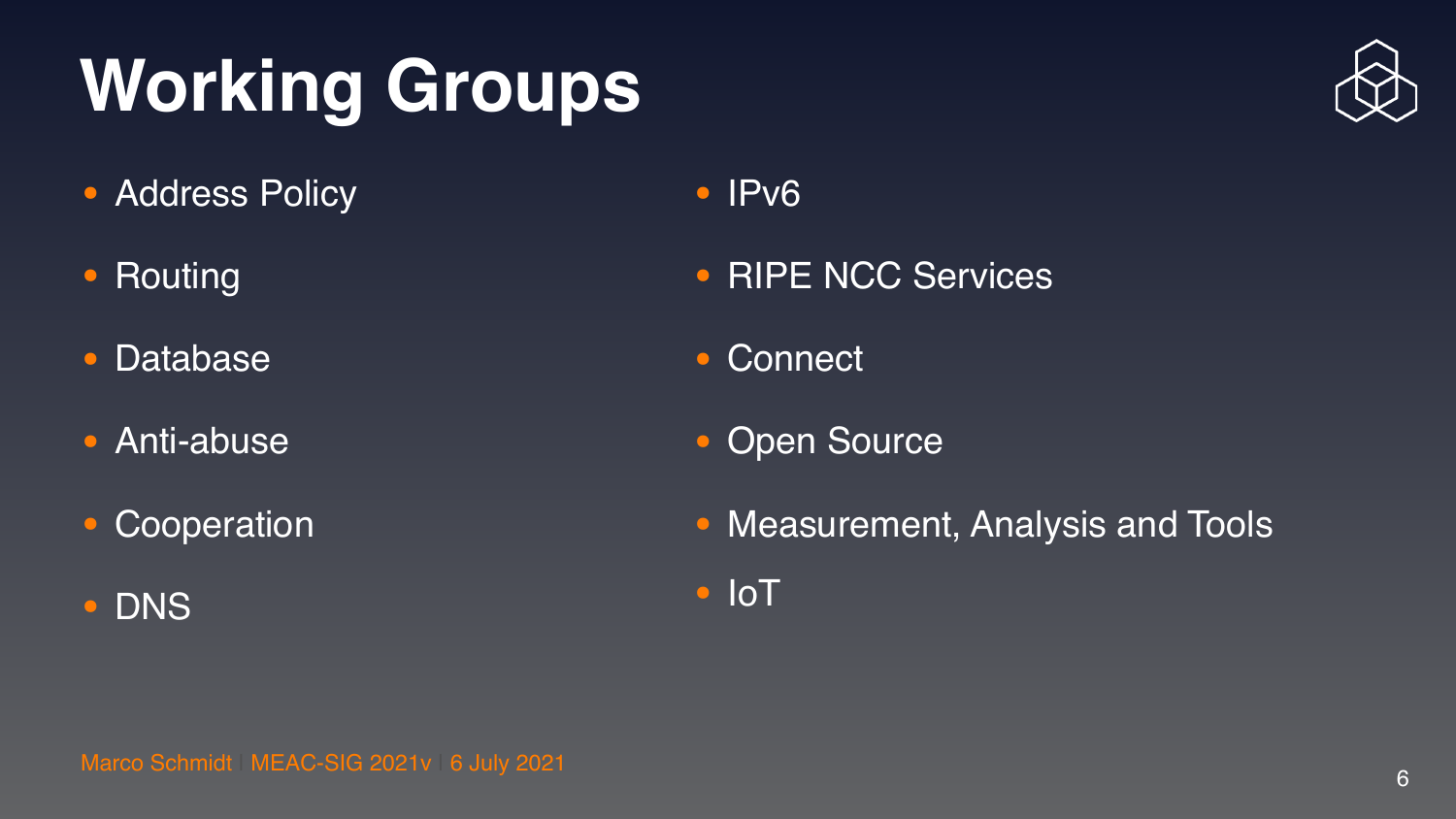#### **PDP phases**

• Conclusions are reached by consensus determined by the WG Chairs



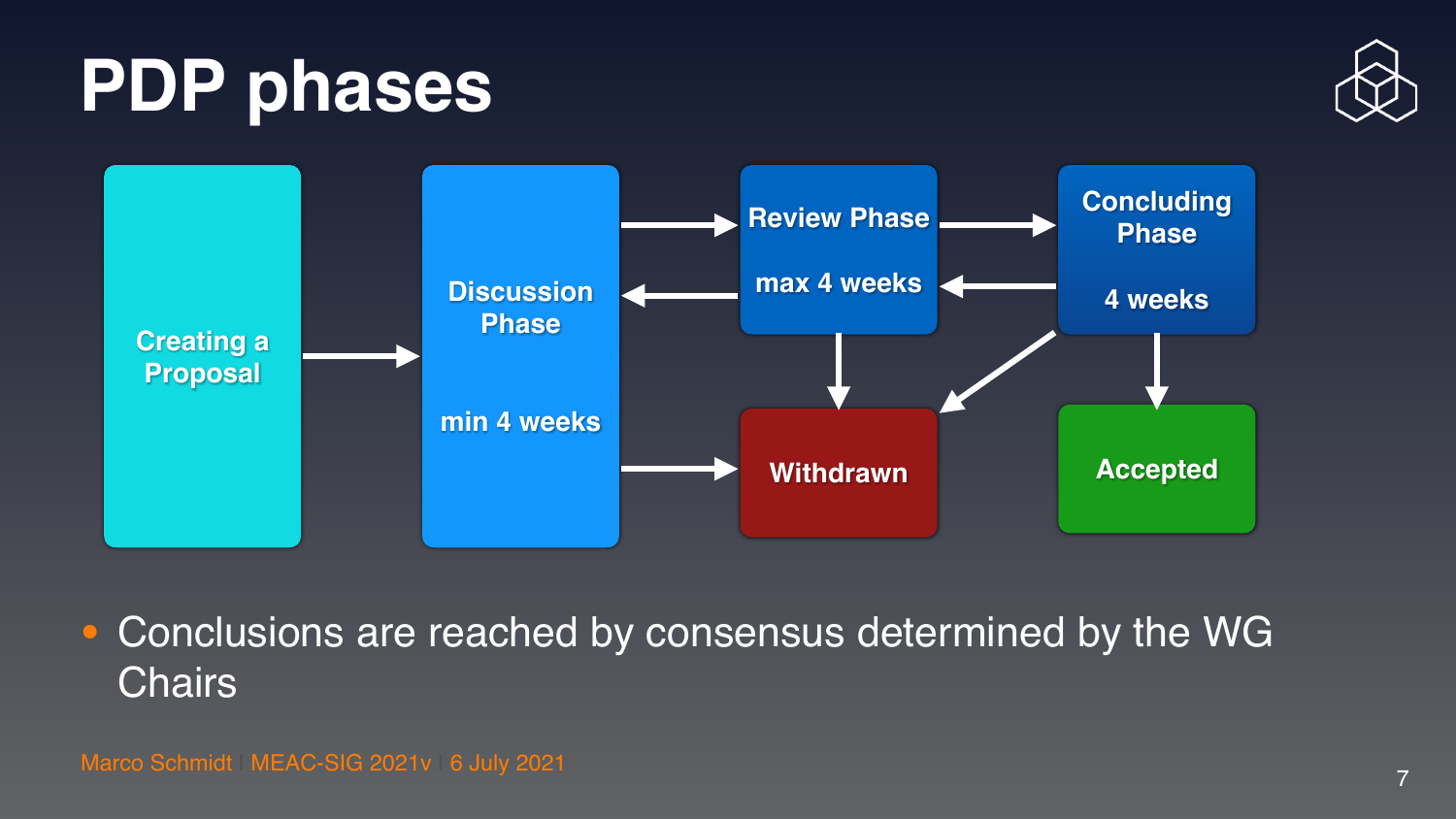### **Policy Development Process**

# • Open • Transparent

• Bottom-up

Name| Event| Date 8 and 2012 19:00 and 20:00 and 20:00 and 20:00 and 20:00 and 20:00 and 20:00 and 30:00 and 3





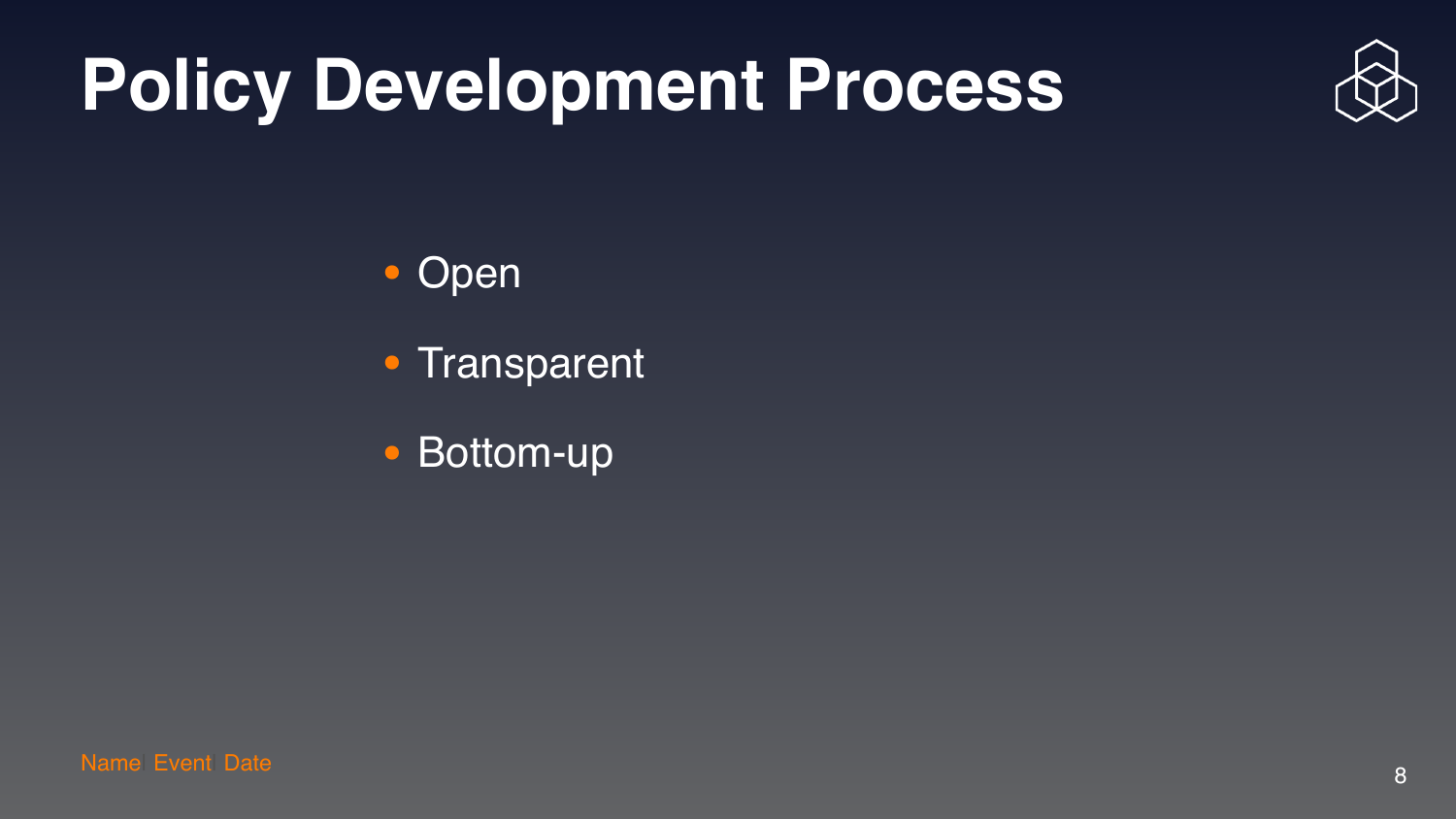### **Who is most interested in PDP and why?**

- Different network operators are taking part in the PDP • ISPs, WebHosting providers, VPN providers, Content providers
- Commercial entities
- Universities, Researchers
- Governments
- Law Enforcement Agencies
- Individual internet users
- Brokers



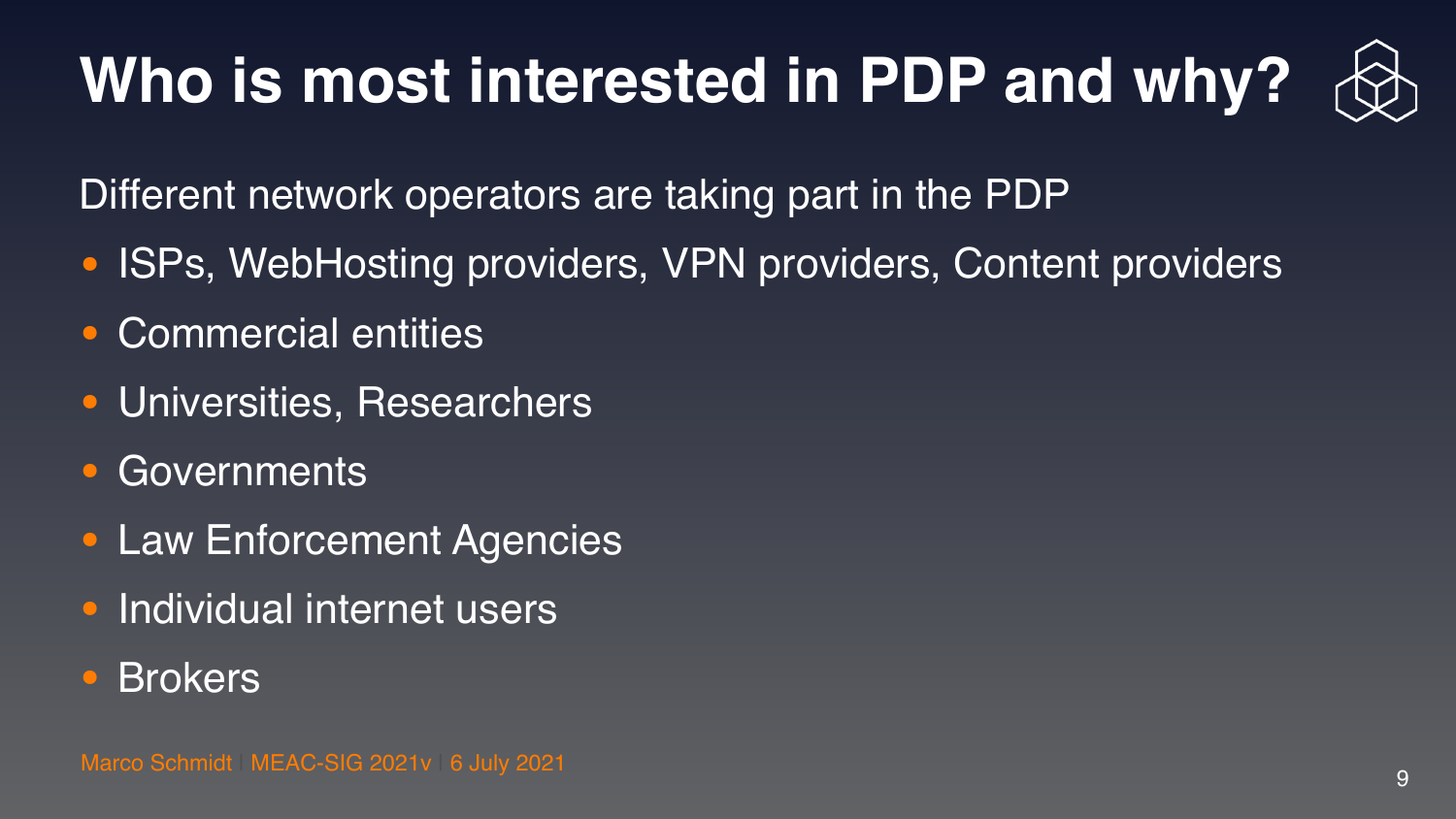Marco Schmidt | MEAC-SIG 2021v | 6 July 2021 <sup>10</sup>

### **RIPE Policies might change**

- The size of allocations made by the RIPE NCC to its members
- The size of assignments made by LIRs to end users
- The number of peers needed to qualify for a public AS
- The information to be published in the RIPE Database
- The transferability of internet number resources to different entities

•

….



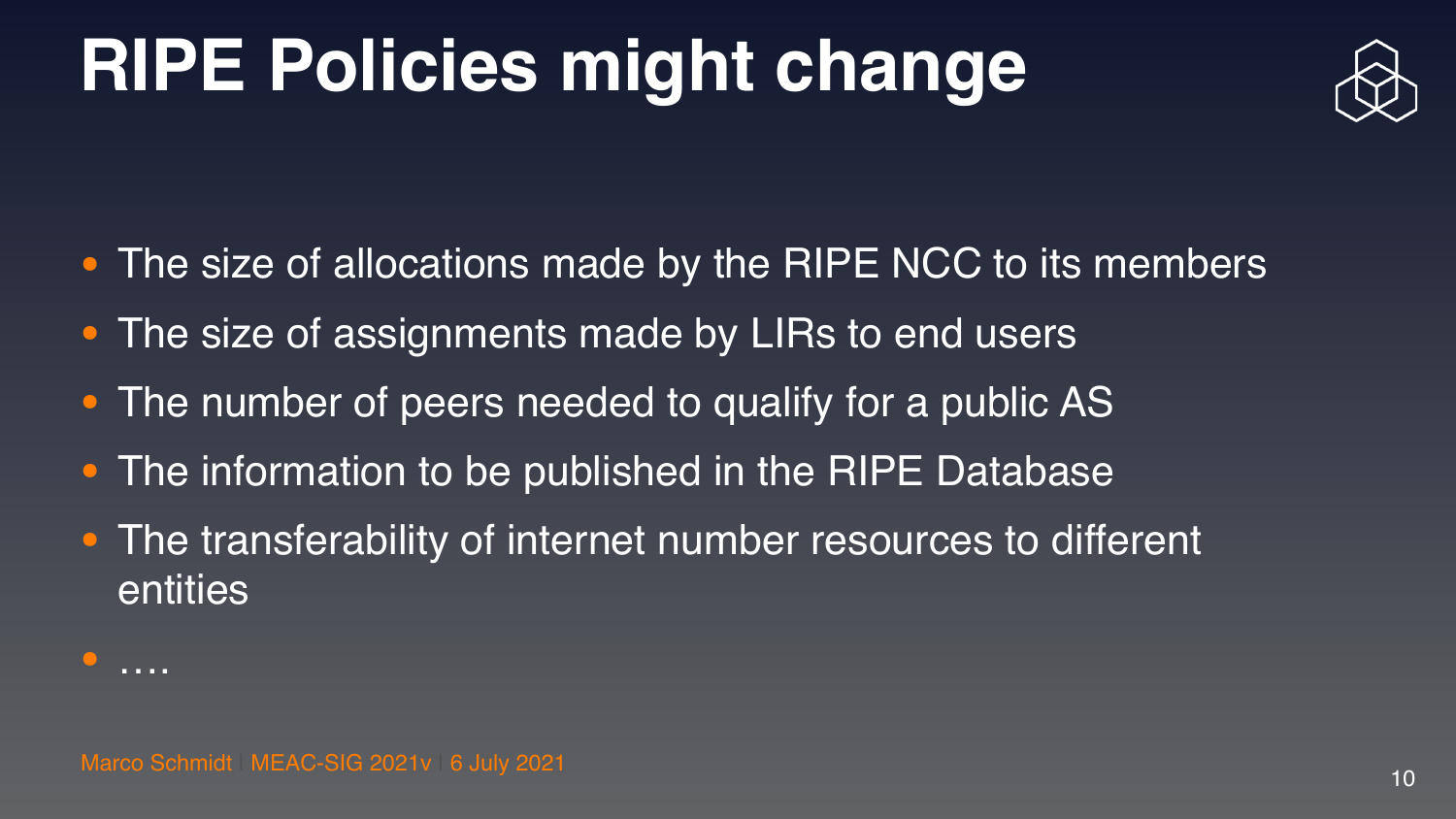### **RIPE NCC in the PDP**

- Secretariat to support the process
- Helps with documentation
- Implements the policies



Angela Dall'Ara **Policy Officer** [pdo@ripe.net](mailto:pdo@ripe.net)

Marco Schmidt | MEAC-SIG 2021v | 6 July 2021 11 | 11 | 12 | 13 | 13 | 14 | 15 | 16 | 16 | 17 | 17 | 17 | 17 | 1



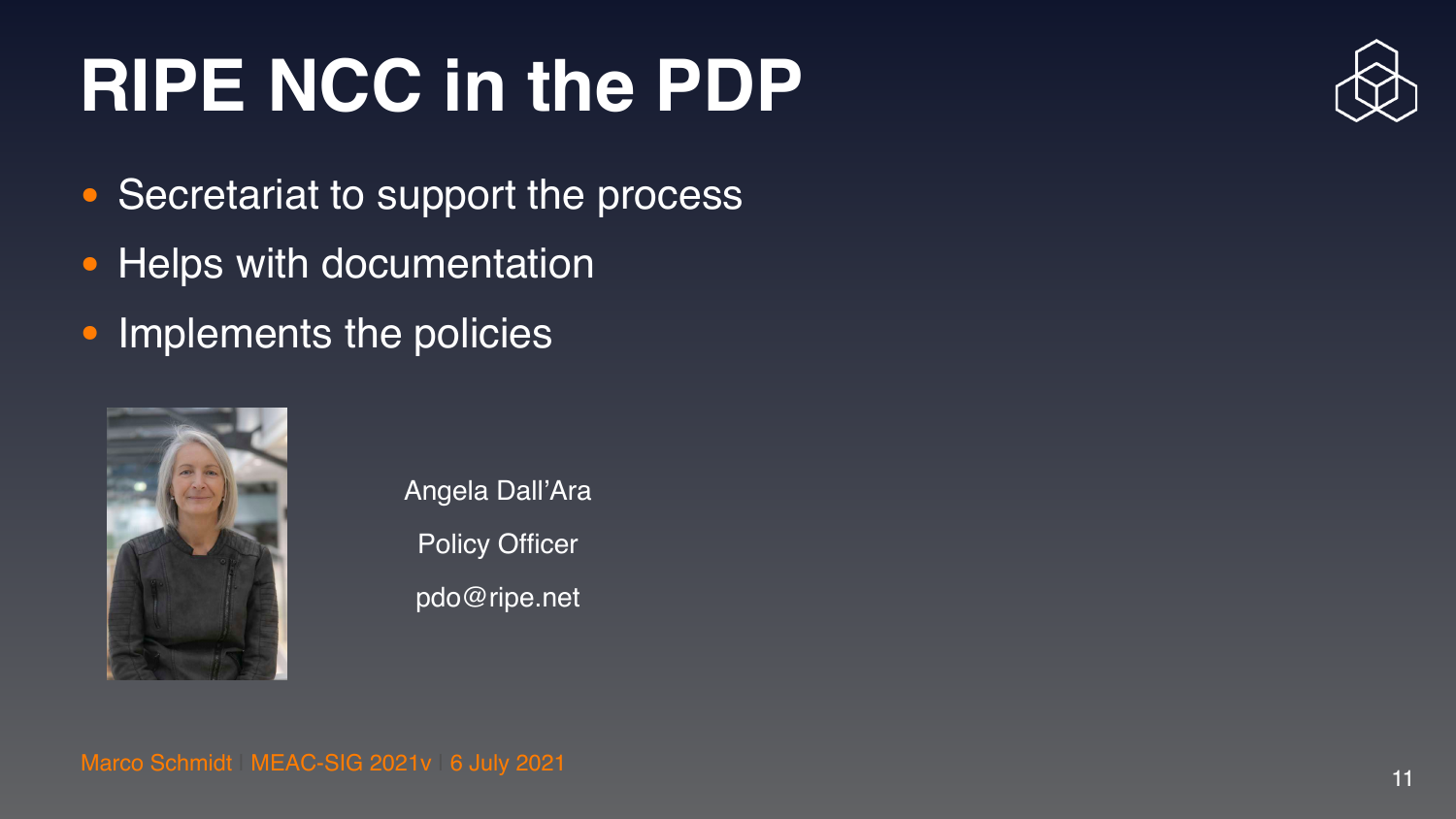### **PDP Challenges**

- Wide participation in the open discussion
- Representation of different parties with different needs
- Cultural barriers
- **Respect of the Code of Conduct**
- Legal constraints

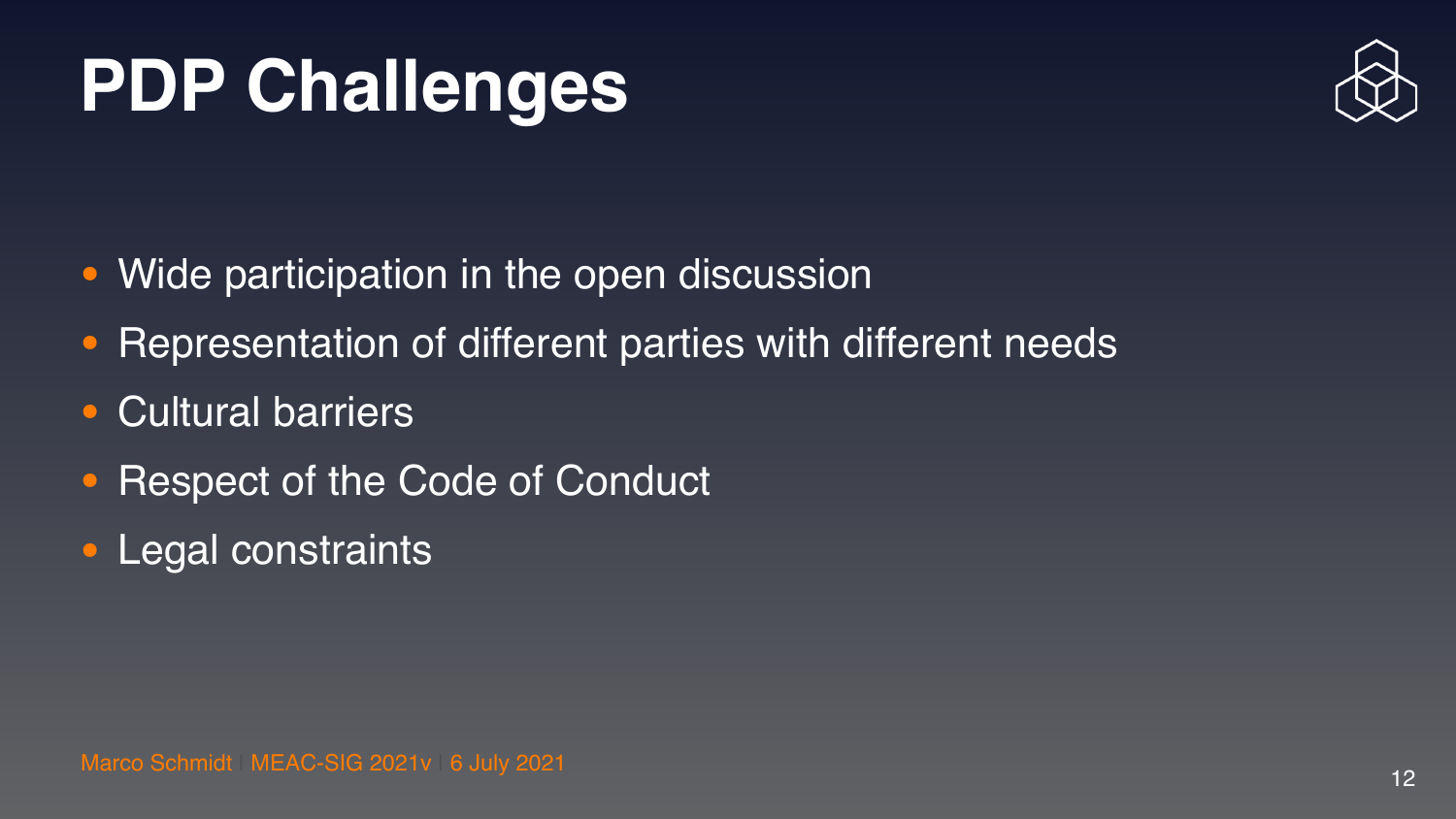#### **PDP Conflicts**

• The RIPE NCC Policy Office can help spotting a proposal NCC, RIPE NCC EB,…)

• The appeal procedure is in place to resolve conflicts with the decision taken by the WG chairs

Marco Schmidt | MEAC-SIG 2021v | 6 July 2021 13



# conflict, i.e. with the governance scope of different bodies (RIPE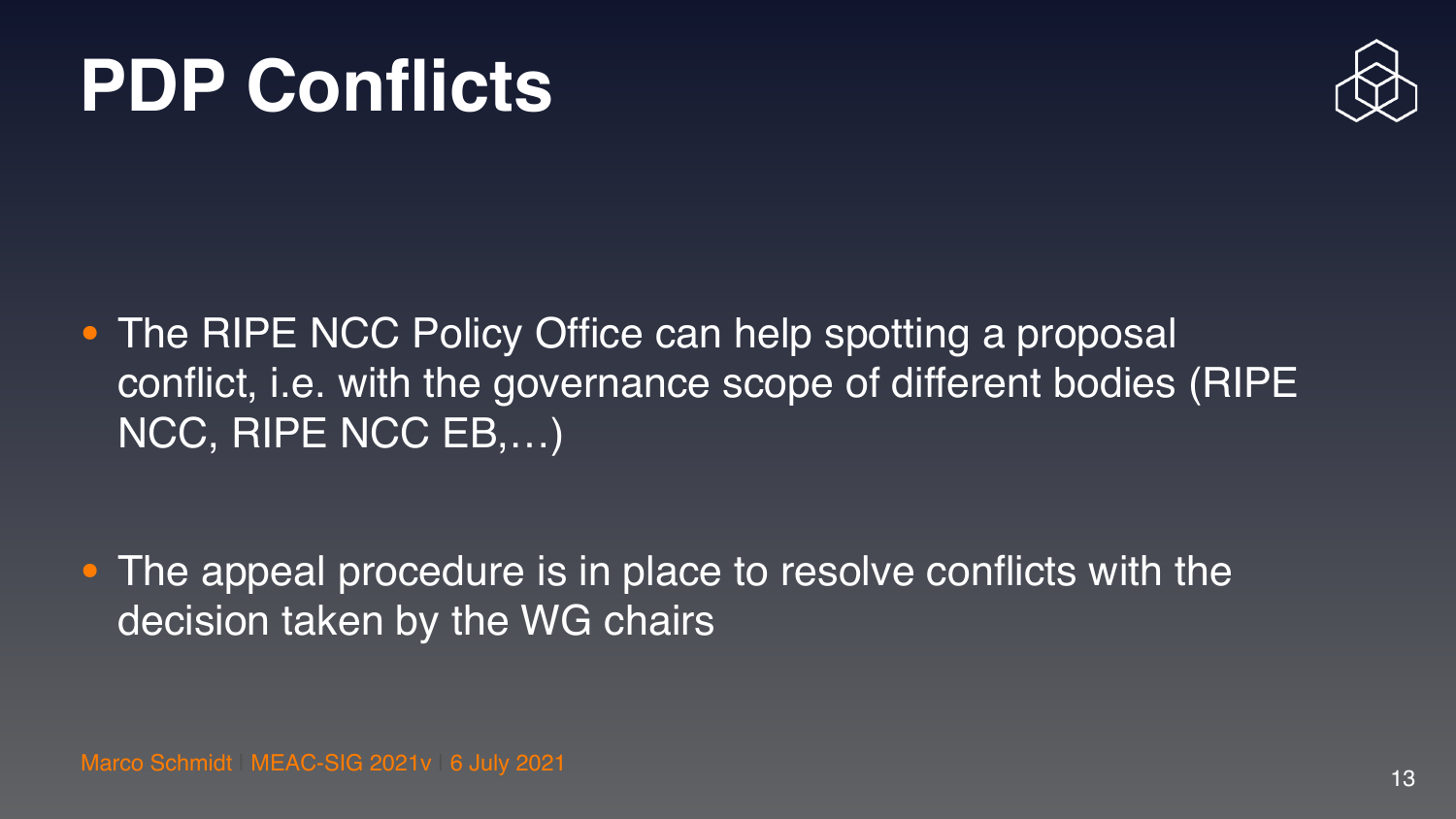## **Recent RIPE policy changes**

• Introducing new regulations for the distribution of scarce IPv4 resource (reducing maximum size to 256 IPs, for new members only via waiting list system) <https://www.ripe.net/participate/policies/proposals/2019-02>

**• Change the business rules for the RIPE Internet Routing** Registry (IRR) service to allow for a better hierarchy. Objects in conflict with Route Origin Authorisations (ROAs) will be deleted from the Non-Authoritative RIPE IRR Database <https://www.ripe.net/participate/policies/proposals/2018-06>

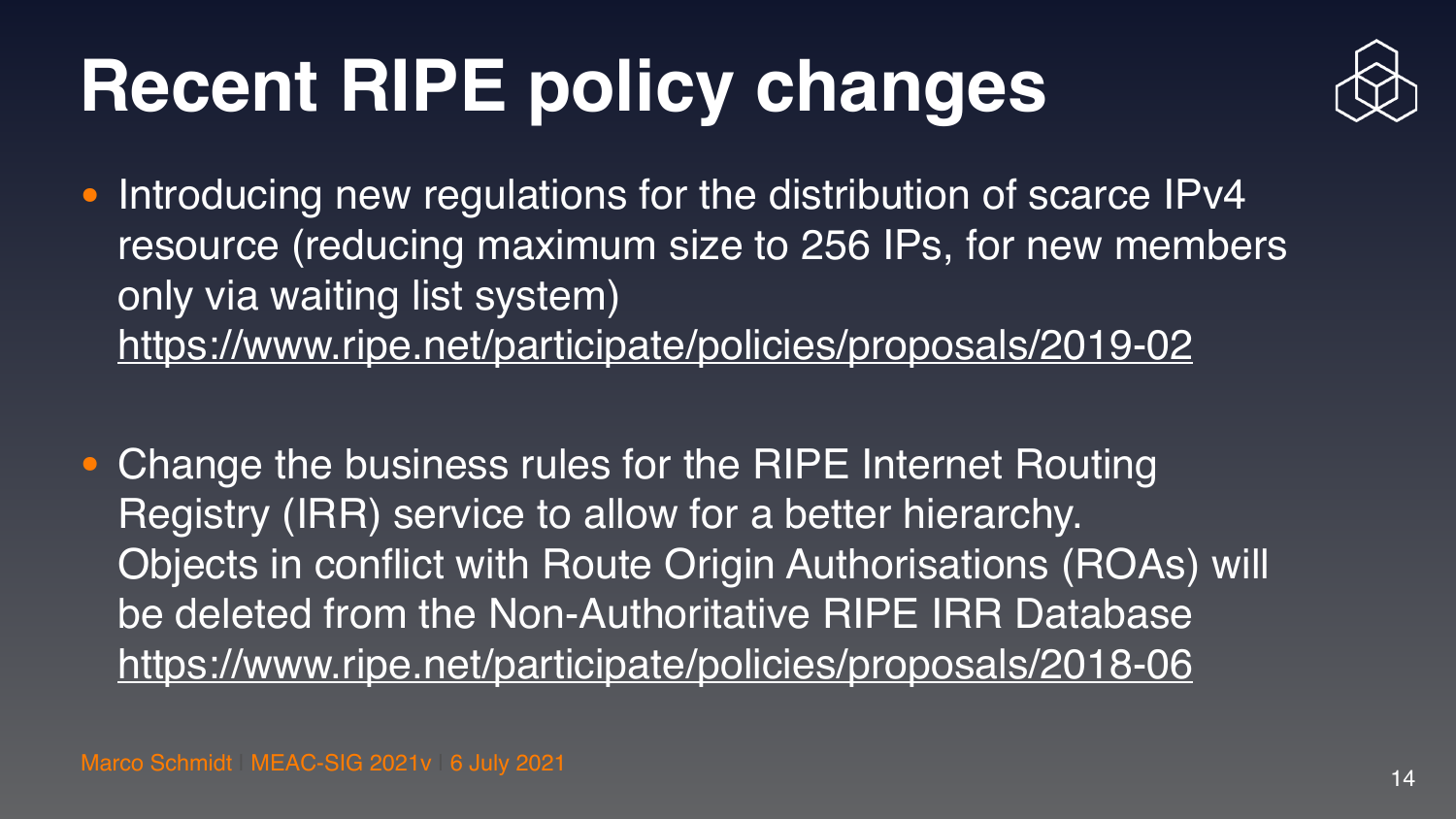#### **What are we expecting to see happen with PDP over the next 12 months?**

• New privacy rules for the RIPE Database?

• New services for routing registry/security?



Marco Schmidt | MEAC-SIG 2021v | 6 July 2021 15





#### • Tuning in the IPv6 addresses allocation and assignment policies?